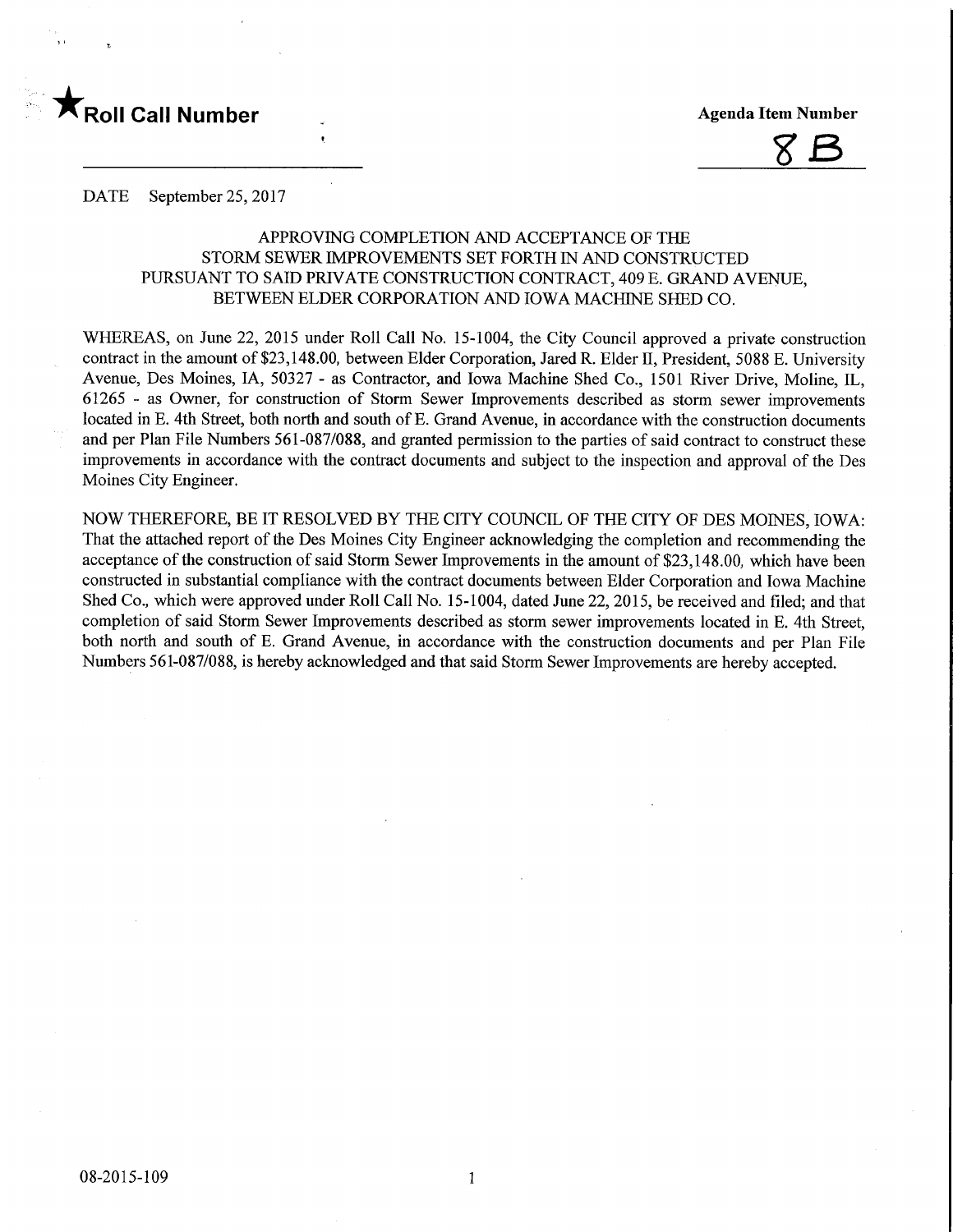# $\mathsf{r}_{\mathsf{Roll}}$  Call Number

Agenda Item Number



DATE September 25, 2017

Activity ID 08-2015-109

 $\mathcal{A}^{\mathcal{A}}$ to adopt. Moved by

FORM APPROVED:

Kathleen Vanderbd Deputy City Attorney

**PHC** Eunding Source: All project costs are to be paid by the Owner(s), Iowa Machine Shed Co.

| <b>COUNCIL ACTION</b> | <b>YEAS</b> | <b>NAYS</b> | <b>PASS</b>     | <b>ABSENT</b> |
|-----------------------|-------------|-------------|-----------------|---------------|
| <b>COWNIE</b>         |             |             |                 |               |
| <b>COLEMAN</b>        |             |             |                 |               |
| <b>GATTO</b>          |             |             |                 |               |
| <b>GRAY</b>           |             |             |                 |               |
| <b>HENSLEY</b>        |             |             |                 |               |
| <b>MOORE</b>          |             |             |                 |               |
| WESTERGAARD           |             |             |                 |               |
| <b>TOTAL</b>          |             |             |                 |               |
| <b>MOTION CARRIED</b> |             |             | <b>APPROVED</b> |               |
|                       |             |             |                 |               |
|                       |             |             |                 | Mayor         |

I, Diane Rauh, City Clerk of said City Council, hereby certify that at a meeting of the City Council, held on the above date, among other proceedings the above was adopted.

IN WITNESS WHEREOF, I have hereunto set my hand and affixed my seal the day and year first above written.

Mayor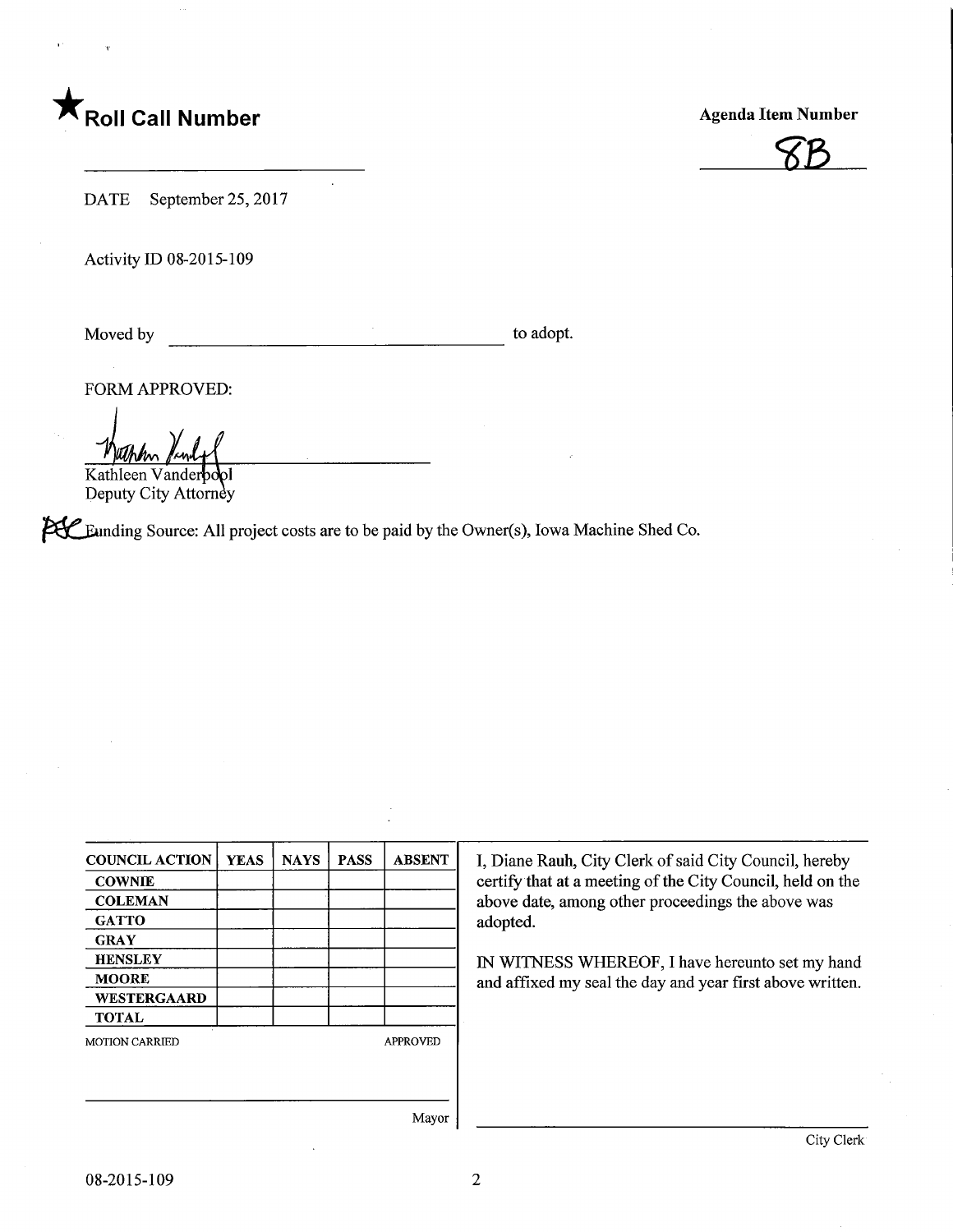

400 BLOCK EAST GRAND AVE STORM SEWER MARRIOTT AC HOTEL ACTIVITY ID 08-2015-109

s -§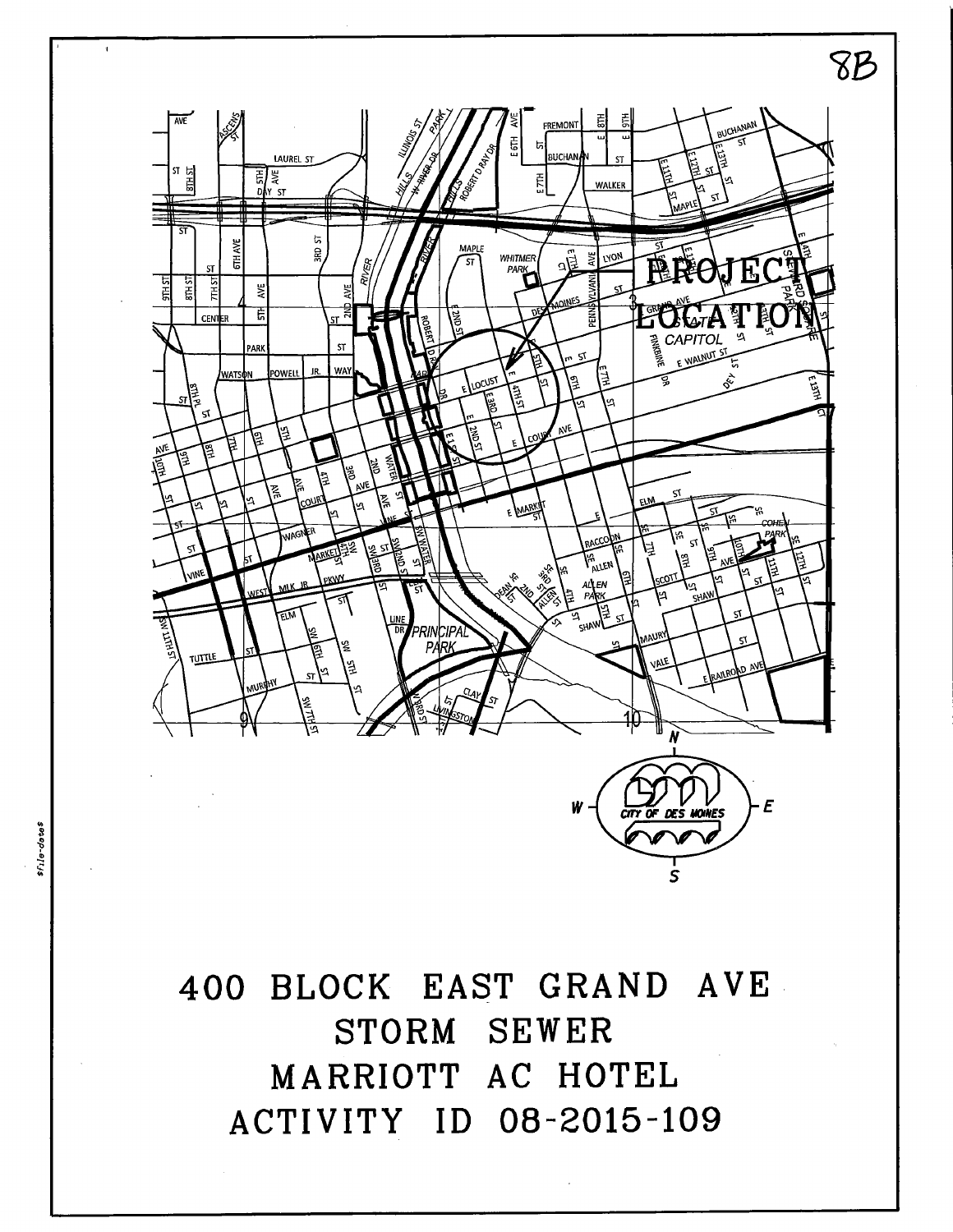September 25, 2017



 $8\%$ 

# **CERTIFICATION OF COMPLETION**

## **AGENDA HEADING:**

Approving completion and recommending acceptance of the Private Construction Contract for Storm Sewer Improvements 409 E. Grand Avenue, between Elder Corporation and Iowa Machine Shed Co..

#### SYNOPSIS:

Approve the Des Moines City Engineer's Certification of Completion, acknowledge the completion and accept construction of said improvement.

#### FISCAL IMPACT:

## Amount: \$23,148.00 As-Built Contract Cost

Funding Source: No Cost to the City of Des Moines; all costs are to be paid by the Owner, Iowa Machine Shed Co.

#### CERTIFICATION OF COMPLETION:

On June 22, 2015, under Roll Call No. 15-1004, the City Council approved a private construction contract in the amount of \$23,148.00, between Elder Corporation, Jared R. Elder II, President, 5088 E. University Avenue, Des Moines, IA 50327 - as Contractor, and Iowa Machine Shed Co., 1501 River Drive, Moline, IL, 61265 - as Owner, for construction of Storm Sewer Improvements described as storm sewer improvements located in E. 4th Street, both north and south of E. Grand Avenue, in accordance with the construction documents and per Plan File Numbers 561-087/088, and granted permission to the parties of said contract to construct these improvements in accordance with the contract documents and subject to the inspection and approval of the Des Moines City Engineer.

I hereby certify that the construction of said Storm Sewer Improvements described as storm sewer improvements located in E. 4th Street, both north and south of E. Grand Avenue, in accordance with the construction documents and per Plan File Numbers 561-087/088, Activity ID 08-2015-109, has been completed in substantial compliance with the contract documents between Elder Corporation and Iowa Machine Shed Co., which were approved under Roll Call No. 15-1004, dated June 22, 2015 and I hereby recommend that the above Storm Sewer Improvements be accepted.

Engineering . T 515.283.4920 . F 515.283.4112 . www.dmgov.org City Hall . 400 Robert D. Ray Drive . Des Moines . Iowa . 50309-1891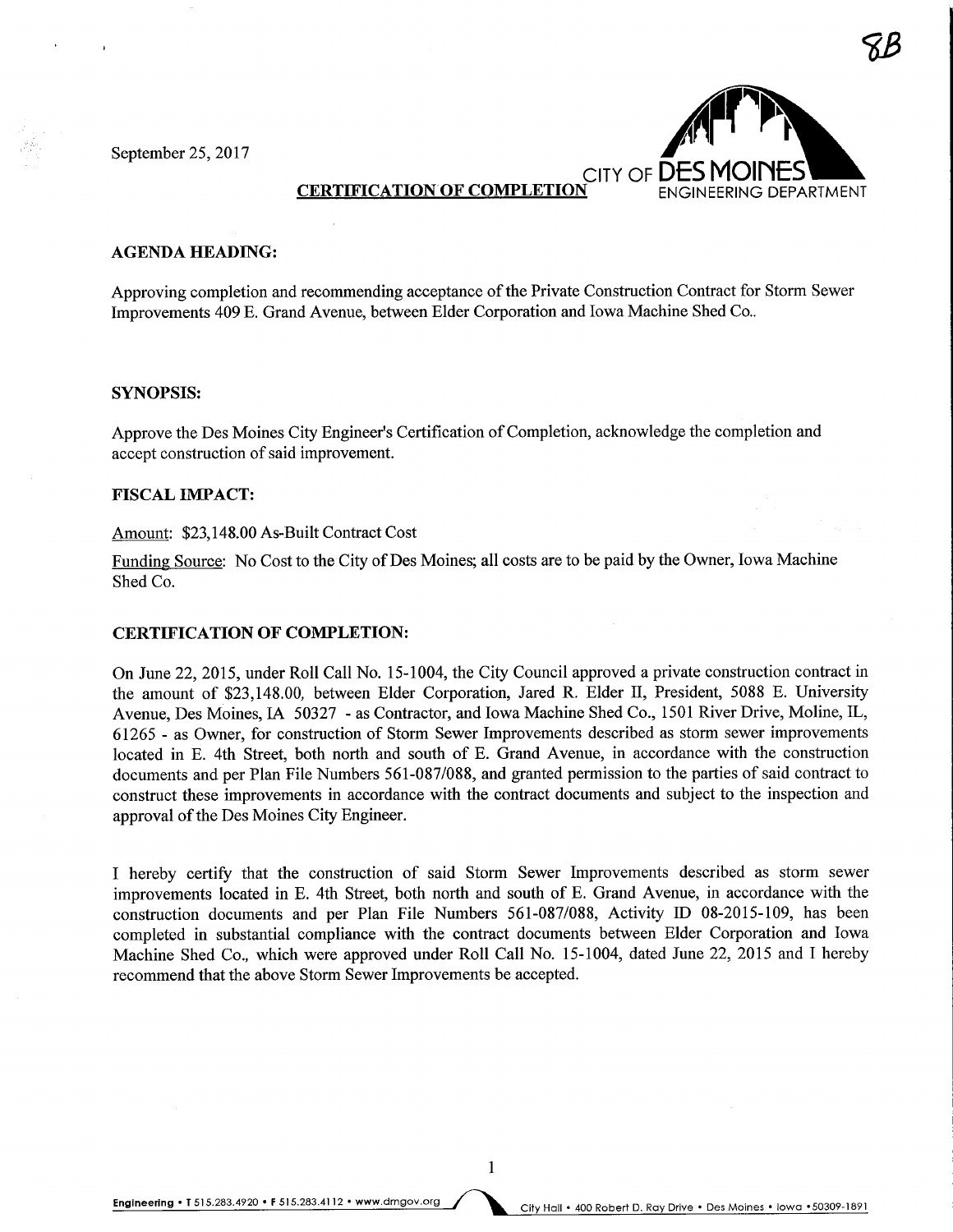I further certify that the amount of completed Storm Sewer Improvements is \$23,148.00.

Pannela SCooksey

Pamela S. Cooksey, P.E. Des Moines City Engineer

Engineering • T 515.283.4920 • F 515.283.4112 • www.dmgov.org / and City Hall • 400 Robert D. Ray Drive • Des Moines • Iowa • 50309-1891